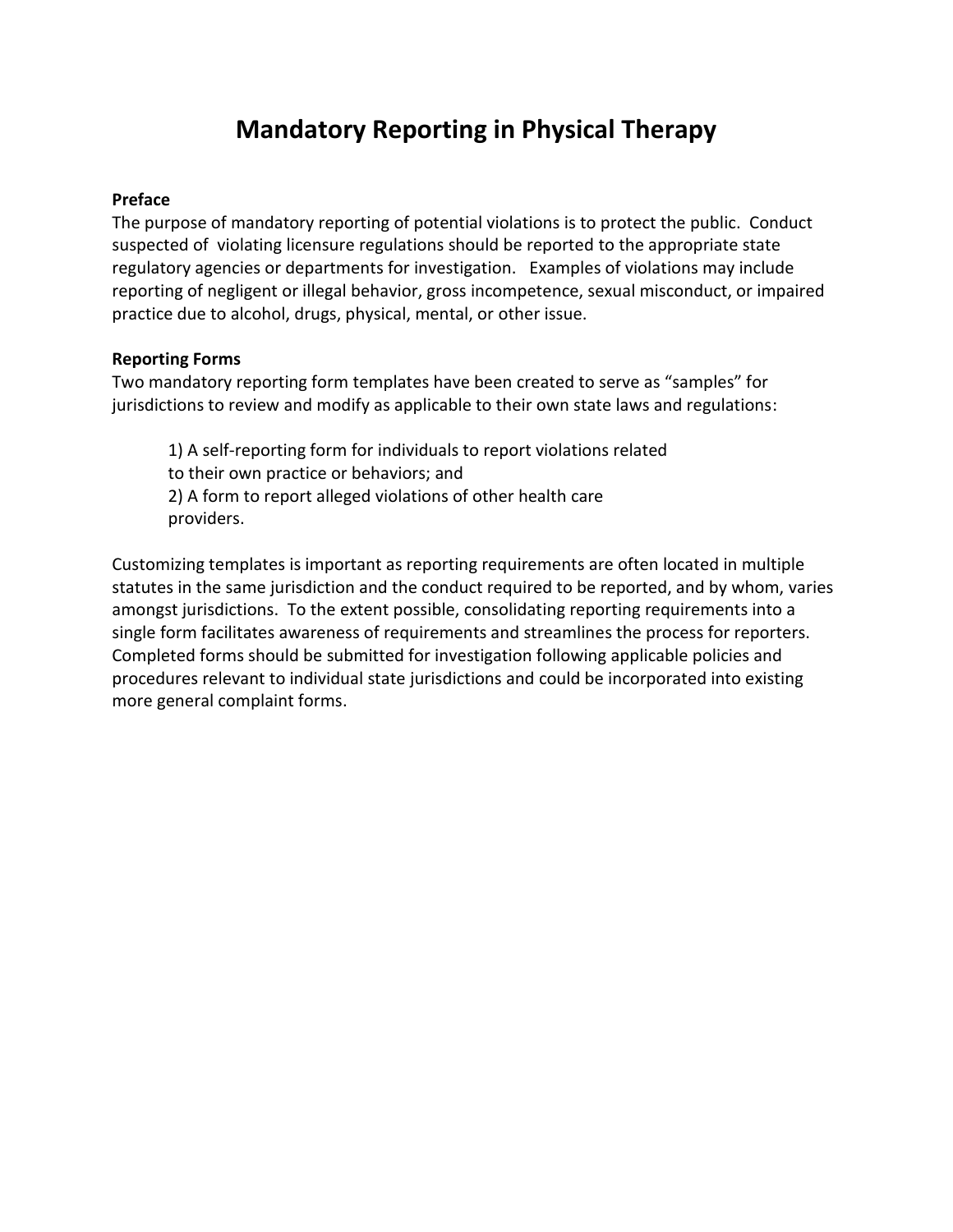## **Mandatory Reporting Form Other Licensed Health Professional**

*\*Use this form if you are reporting someone else's behavior. Do not use for self-reporting.*

**Submit this completed report to the (appropriate regulatory agency-customize with appropriate information) in your jurisdiction. [Or if online form, identify which agency is receiving this form]**

**Individual Submitting the Report (Your Information):**

| <b>Preferred method of contact:</b><br>$\Box$ Mailing Address<br>$\Box$ Phone<br>$\Box$ Email Address<br>Do you wish to remain anonymous to the individual reported?<br>$\Box$ Yes<br>$\square$ No |  |
|----------------------------------------------------------------------------------------------------------------------------------------------------------------------------------------------------|--|
| Information on the Individual Being Reported:                                                                                                                                                      |  |
|                                                                                                                                                                                                    |  |
| Profession: New York Profession:                                                                                                                                                                   |  |
| instructions regarding license look up here)                                                                                                                                                       |  |
|                                                                                                                                                                                                    |  |